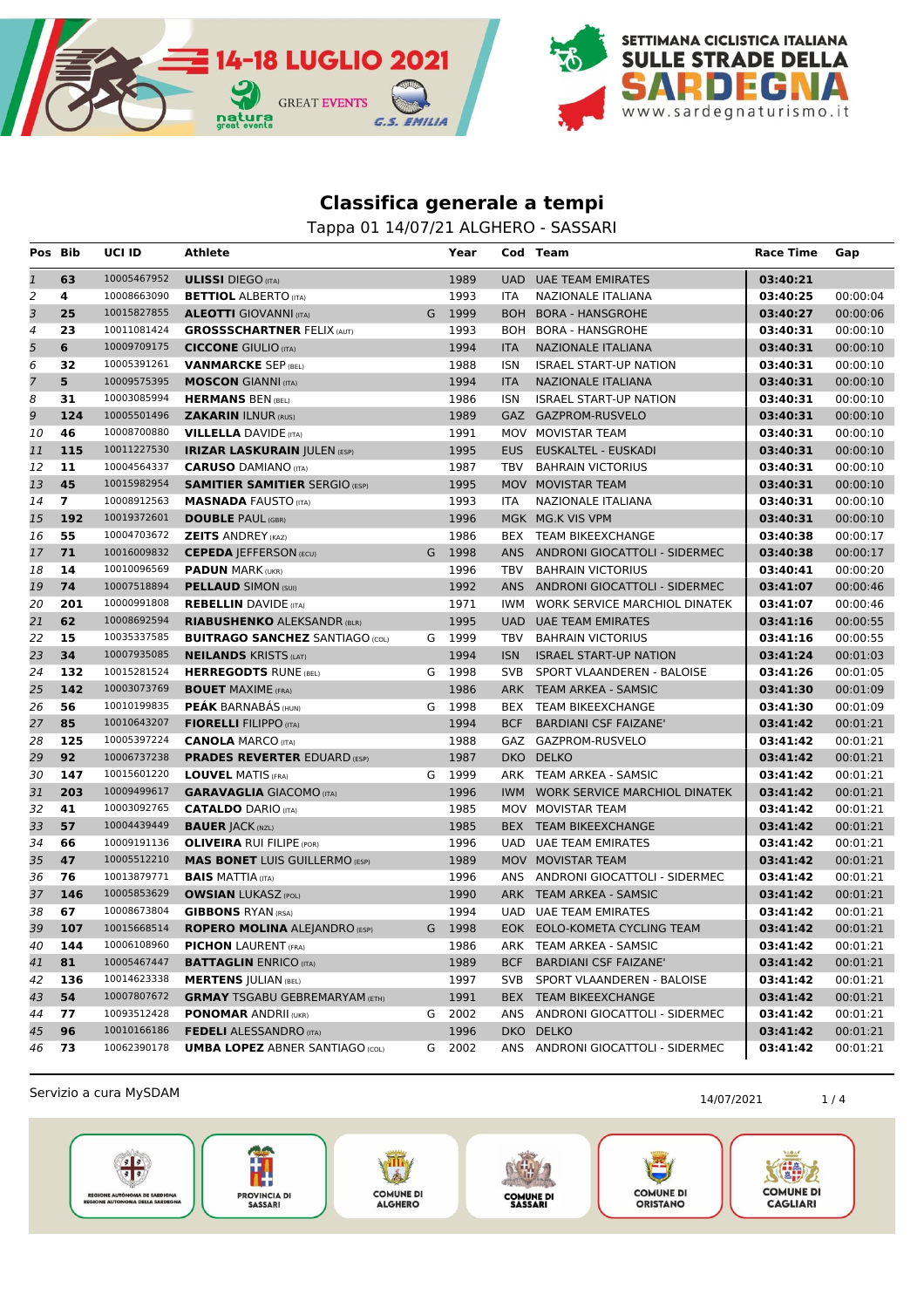

Tappa 01 14/07/21 ALGHERO - SASSARI

| Pos | Bib          | <b>UCI ID</b> | Athlete                                  |   | Year   |            | Cod Team                             | Race Time | Gap      |
|-----|--------------|---------------|------------------------------------------|---|--------|------------|--------------------------------------|-----------|----------|
| 47  | 187          | 10009362908   | <b>FILOSI IURI (ITA)</b>                 |   | 1992   | <b>GTS</b> | <b>GIOTTI VICTORIA - SAVINI DUE</b>  | 03:41:42  | 00:01:21 |
| 48  | 51           | 10003205630   | <b>KANGERT TANEL (EST)</b>               |   | 1987   | <b>BEX</b> | <b>TEAM BIKEEXCHANGE</b>             | 03:41:42  | 00:01:21 |
| 49  | 83           | 10009873065   | <b>CAÑAVERAL VARGAS JOHNATAN (COL)</b>   |   | 1996   | <b>BCF</b> | <b>BARDIANI CSF FAIZANE'</b>         | 03:41:42  | 00:01:21 |
| 50  | 64           | 10035516027   | <b>MUÑOZ LANCHEROS CRISTIAN CAMILO</b>   |   | 1996   | <b>UAD</b> | <b>UAE TEAM EMIRATES</b>             | 03:41:48  | 00:01:27 |
| 51  | 37           | 10015606674   | <b>BERWICK SEBASTIAN (AUS)</b>           |   | G 1999 | <b>ISN</b> | <b>ISRAEL START-UP NATION</b>        | 03:41:49  | 00:01:28 |
| 52  | 141          | 10010984020   | <b>FLOREZ LOPEZ MIGUEL EDUARDO (COL)</b> |   | 1996   | ARK        | TEAM ARKEA - SAMSIC                  | 03:41:56  | 00:01:35 |
| 53  | 17           | 10009734942   | <b>MÄDER GINO (CHE)</b>                  |   | 1997   | <b>TBV</b> | <b>BAHRAIN VICTORIUS</b>             | 03:43:02  | 00:02:41 |
| 54  | 131          | 10009768688   | <b>COLMAN ALEX (BEL)</b>                 |   | G 1998 | <b>SVB</b> | SPORT VLAANDEREN - BALOISE           | 03:43:31  | 00:03:10 |
| 55  | 26           | 10113396317   | <b>PALZER ANTON (GER)</b>                |   | 1993   |            | BOH BORA - HANSGROHE                 | 03:44:34  | 00:04:13 |
| 56  | 185          | 10009845076   | <b>BROGI ADRIANO (ITA)</b>               |   | 1991   | GTS        | GIOTTI VICTORIA - SAVINI DUE         | 03:44:34  | 00:04:13 |
| 57  | 153          | 10011124264   | <b>KULSET KRISTIAN (NOR)</b>             |   | 1995   | <b>UXT</b> | UNO-X PRO CYCLING TEAM               | 03:44:34  | 00:04:13 |
| 58  | 114          | 10005750161   | <b>BRAVO OIARBIDE GARIKOITZ (ESP)</b>    |   | 1989   | <b>EUS</b> | EUSKALTEL - EUSKADI                  | 03:44:34  | 00:04:13 |
| 59  | 205          | 10015134004   | <b>ZANDRI FRANCESCO (ITA)</b>            |   | 1997   | <b>IWM</b> | <b>WORK SERVICE MARCHIOL DINATEK</b> | 03:44:34  | 00:04:13 |
| 60  | 204          | 10014478343   | <b>COLOMBO RAUL (ITA)</b>                |   | 1996   | IWM.       | WORK SERVICE MARCHIOL DINATEK        | 03:44:34  | 00:04:13 |
| 61  | 84           | 10010185788   | <b>COVILI LUCA (ITA)</b>                 |   | 1997   | <b>BCF</b> | <b>BARDIANI CSF FAIZANE'</b>         | 03:44:34  | 00:04:13 |
| 62  | 103          | 10015131879   | <b>BAIS</b> DAVIDE (ITA)                 | G | 1998   | <b>EOK</b> | EOLO-KOMETA CYCLING TEAM             | 03:44:34  | 00:04:13 |
| 63  | 93           | 10008065431   | <b>DE ROSSI</b> LUCAS (FRA)              |   | 1995   |            | DKO DELKO                            | 03:44:34  | 00:04:13 |
| 64  | 122          | 10003270904   | <b>ROVNY IVAN (RUS)</b>                  |   | 1987   |            | GAZ GAZPROM-RUSVELO                  | 03:44:34  | 00:04:13 |
| 65  | 173          | 10009788189   | <b>TIZZA MARCO (ITA)</b>                 |   | 1992   |            | AMO AMORE & VITA                     | 03:44:34  | 00:04:13 |
| 66  | 22           | 10002416492   | <b>BURGHARDT MARCUS (GER)</b>            |   | 1983   |            | BOH BORA - HANSGROHE                 | 03:44:34  | 00:04:13 |
| 67  | 121          | 10003223414   | <b>KOCHETKOV PAVEL (RUS)</b>             |   | 1986   |            | GAZ GAZPROM-RUSVELO                  | 03:44:34  | 00:04:13 |
| 68  | 94           | 10006142811   | <b>FERNANDEZ CRUZ</b> DELIO (ESP)        |   | 1986   |            | DKO DELKO                            | 03:44:34  | 00:04:13 |
| 69  | 191          | 10010128905   | <b>WRIGHT PAUL (NZL)</b>                 |   | G 1998 |            | MGK MG.K VIS VPM                     | 03:45:40  | 00:05:19 |
| 70  | 116          | 10051354511   | <b>LOBATO DEL VALLE JUAN JOSE (ESP)</b>  |   | 1988   | <b>EUS</b> | EUSKALTEL - EUSKADI                  | 03:45:40  | 00:05:19 |
| 71  | 102          | 10006878795   | <b>WACKERMANN LUCA (ITA)</b>             |   | 1992   |            | EOK EOLO-KOMETA CYCLING TEAM         | 03:46:02  | 00:05:41 |
| 72  | 75           | 10009037552   | <b>RESTREPO VALENCIA  HONATAN (COL)</b>  |   | 1994   |            | ANS ANDRONI GIOCATTOLI - SIDERMEC    | 03:47:21  | 00:07:00 |
| 73  | 143          | 10005489271   | <b>HARDY ROMAIN (FRA)</b>                |   | 1988   | <b>ARK</b> | <b>TEAM ARKEA - SAMSIC</b>           | 03:47:21  | 00:07:00 |
| 74  | 134          | 10009635720   | <b>BEULLENS CEDRIC (BEL)</b>             |   | 1997   | <b>SVB</b> | SPORT VLAANDEREN - BALOISE           | 03:49:40  | 00:09:19 |
| 75  | 82           | 10003105600   | <b>VISCONTI</b> GIOVANNI (ITA)           |   | 1983   | <b>BCF</b> | <b>BARDIANI CSF FAIZANE'</b>         | 03:49:40  | 00:09:19 |
| 76  | 36           | 10008199312   | <b>BARBIER RUDY (FRA)</b>                |   | 1992   | <b>ISN</b> | <b>ISRAEL START-UP NATION</b>        | 03:49:40  | 00:09:19 |
| 77  | 137          | 10014312029   | <b>VERWILST AARON (BEL)</b>              |   | 1997   | <b>SVB</b> | SPORT VLAANDEREN - BALOISE           | 03:49:40  | 00:09:19 |
| 78  | 97           | 10008676935   | <b>JENSEN AUGUST (NOR)</b>               |   | 1991   | DKO        | <b>DELKO</b>                         | 03:49:40  | 00:09:19 |
| 79  | 157          | 10019586809   | <b>LØLAND SAKARIAS KOLLER (NOR)</b>      | G | 2001   | <b>UXT</b> | UNO-X PRO CYCLING TEAM               | 03:49:40  | 00:09:19 |
| 80  | 135          | 10015006688   | <b>DE PESTEL SANDER (BEL)</b>            | G | 1998   | <b>SVB</b> | SPORT VLAANDEREN - BALOISE           | 03:49:40  | 00:09:19 |
| 81  | 16           | 10010093135   | <b>WILLIAMS STEPHEN (GBR)</b>            |   | 1996   | <b>TBV</b> | <b>BAHRAIN VICTORIUS</b>             | 03:49:40  | 00:09:19 |
| 82  | 194          | 10009780715   | <b>RADICE RAFFAELE (ITA)</b>             |   | 1996   |            | MGK MG.K VIS VPM                     | 03:49:40  | 00:09:19 |
| 83  | 42           | 10009502546   | <b>CULLAIGH GABRIEL (GBR)</b>            |   | 1996   |            | MOV MOVISTAR TEAM                    | 03:49:40  | 00:09:19 |
| 84  | 151          | 10008659454   | <b>ABRAHAMSEN JONAS (NOR)</b>            |   | 1995   | UXT        | UNO-X PRO CYCLING TEAM               | 03:49:40  | 00:09:19 |
| 85  | 33           | 10008682995   | <b>SAGIV GUY (ISR)</b>                   |   | 1994   | <b>ISN</b> | <b>ISRAEL START-UP NATION</b>        | 03:49:40  | 00:09:19 |
| 86  | 145          | 10005894752   | <b>ROSA DIEGO (ITA)</b>                  |   | 1989   | ARK        | TEAM ARKEA - SAMSIC                  | 03:49:40  | 00:09:19 |
| 87  | $\mathbf{1}$ | 10005502914   | <b>VIVIANI</b> ELIA (ITA)                |   | 1989   | <b>ITA</b> | NAZIONALE ITALIANA                   | 03:49:40  | 00:09:19 |
| 88  | 127          | 10005914758   | <b>BOEV IGOR (RUS)</b>                   |   | 1989   | GAZ        | GAZPROM-RUSVELO                      | 03:49:40  | 00:09:19 |
| 89  | 186          | 10005503217   | <b>GUARDINI ANDREA (ITA)</b>             |   | 1989   | <b>GTS</b> | <b>GIOTTI VICTORIA - SAVINI DUE</b>  | 03:49:40  | 00:09:19 |
| 90  | 101          | 10015905960   | <b>GRAVALOS LOPEZ ARTURO (ESP)</b>       |   | G 1998 |            | EOK EOLO-KOMETA CYCLING TEAM         | 03:49:40  | 00:09:19 |
| 91  | 87           | 10014429843   | <b>SAVINI DANIEL (ITA)</b>               |   | 1997   | <b>BCF</b> | <b>BARDIANI CSF FAIZANE'</b>         | 03:49:40  | 00:09:19 |
| 92  | 43           | 10014991231   | <b>ELOSEGUI MOMEÑE Iñigo (ESP)</b>       |   | G 1998 |            | MOV MOVISTAR TEAM                    | 03:49:40  | 00:09:19 |

Servizio a cura MySDAM 2/4









COMUNE DI<br>ORISTANO

大群友

**COMUNE DI** 

CAGLIARI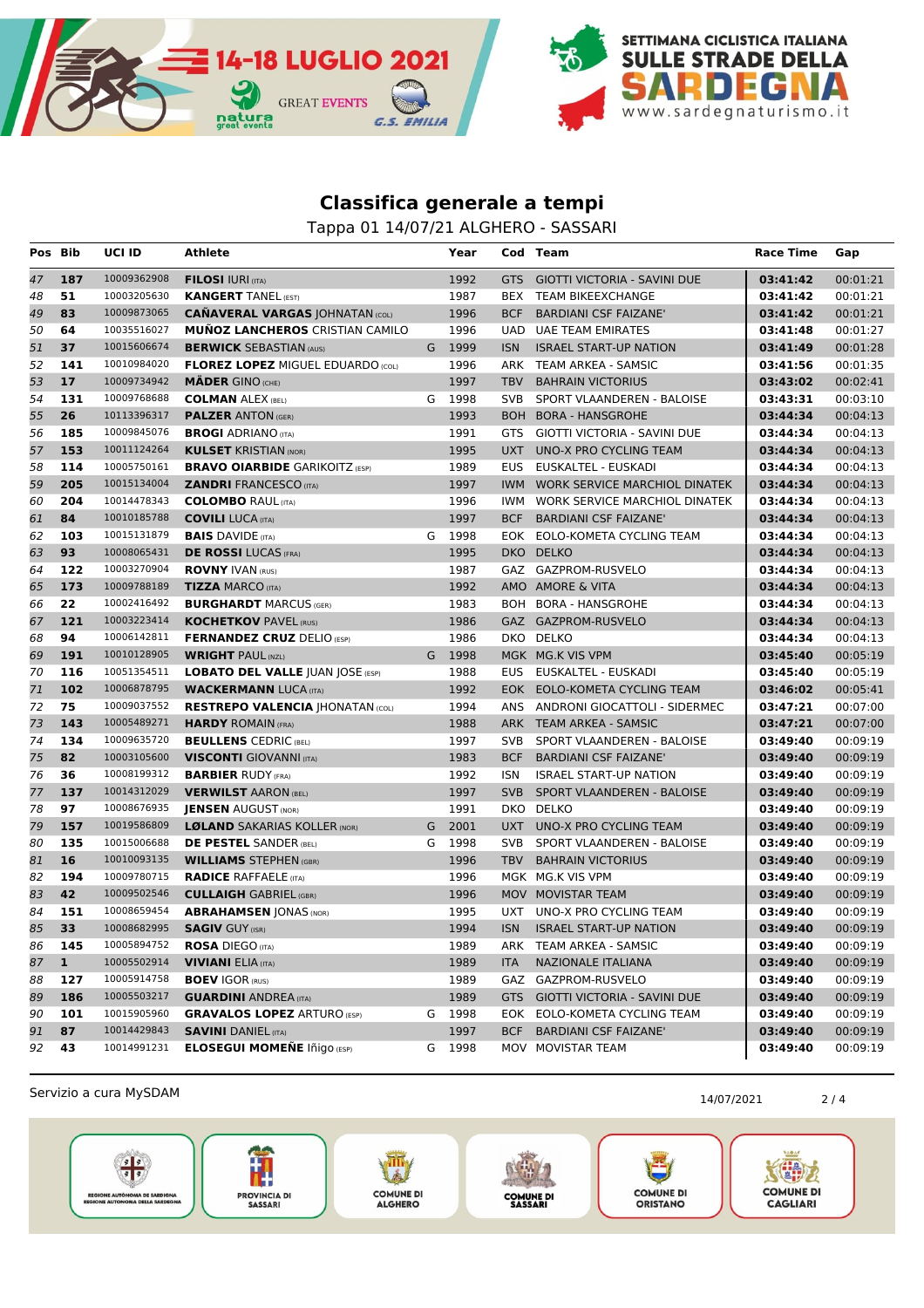

Tappa 01 14/07/21 ALGHERO - SASSARI

| Pos     | Bib     | <b>UCI ID</b> | Athlete                                  |   | Year   |            | Cod Team                            | Race Time | Gap      |
|---------|---------|---------------|------------------------------------------|---|--------|------------|-------------------------------------|-----------|----------|
| 93      | 117     | 10009518714   | <b>ALONSO FLORES MIKEL (ESP)</b>         |   | 1996   |            | EUS EUSKALTEL - EUSKADI             | 03:49:40  | 00:09:19 |
| 94      | 155     | 10015124405   | <b>SKAARSETH IVER (NOR)</b>              |   | G 1998 | UXT        | UNO-X PRO CYCLING TEAM              | 03:49:40  | 00:09:19 |
| 95      | 126     | 10008629142   | <b>STRAKHOV DMITRII (RUS)</b>            |   | 1995   |            | GAZ GAZPROM-RUSVELO                 | 03:49:40  | 00:09:19 |
| 96      | 72      | 10007744220   | <b>MALUCELLI MATTEO (ITA)</b>            |   | 1993   |            | ANS ANDRONI GIOCATTOLI - SIDERMEC   | 03:49:40  | 00:09:19 |
| 97      | 65      | 10007491717   | <b>DOMBROWSKI JOSEPH LLOYD (USA)</b>     |   | 1991   | <b>UAD</b> | <b>UAE TEAM EMIRATES</b>            | 03:49:40  | 00:09:19 |
| 98      | 104     | 10008672891   | <b>FRAPPORTI MATTIA (ITA)</b>            |   | 1994   | EOK.       | EOLO-KOMETA CYCLING TEAM            | 03:49:40  | 00:09:19 |
| 99      | 44      | 10010977653   | <b>HOLLMANN JURI (GER)</b>               |   | G 1999 |            | MOV MOVISTAR TEAM                   | 03:49:40  | 00:09:19 |
| 100     | 165     | 10008854868   | <b>STACCHIOTTI RICCARDO (ITA)</b>        |   | 1991   |            | THR VINI ZABU'                      | 03:49:40  | 00:09:19 |
| 101     | 106     | 10007744624   | <b>PACIONI</b> LUCA (ITA)                |   | 1993   |            | EOK EOLO-KOMETA CYCLING TEAM        | 03:49:40  | 00:09:19 |
| 102     | 24      | 10004572724   | <b>SAGAN  URA  (SVK)</b>                 |   | 1988   |            | BOH BORA - HANSGROHE                | 03:49:40  | 00:09:19 |
| 103     | 182     | 10013809144   | YUSTRE RODRIGUEZ KRISTIAN JAVIER (COL)   |   | 1993   | <b>GTS</b> | GIOTTI VICTORIA - SAVINI DUE        | 03:49:40  | 00:09:19 |
| 104     | 181     | 10006904057   | <b>SIMION PAOLO (ITA)</b>                |   | 1992   | GTS        | GIOTTI VICTORIA - SAVINI DUE        | 03:49:40  | 00:09:19 |
|         | 105 184 | 10009971580   | <b>ONESTI</b> EMANUELE (ITA)             |   | 1995   | <b>GTS</b> | <b>GIOTTI VICTORIA - SAVINI DUE</b> | 03:49:40  | 00:09:19 |
|         | 106 105 | 10003200475   | <b>GAVAZZI FRANCESCO (ITA)</b>           |   | 1984   |            | EOK EOLO-KOMETA CYCLING TEAM        | 03:49:40  | 00:09:19 |
| 107     | 21      | 10007738055   | <b>ACKERMANN PASCAL (GER)</b>            |   | 1994   |            | BOH BORA - HANSGROHE                | 03:49:40  | 00:09:19 |
| 108     | 164     | 10004501891   | <b>FRAPPORTI MARCO (ITA)</b>             |   | 1985   | THR        | VINI ZABU'                          | 03:49:40  | 00:09:19 |
| 109     | 13      | 10009372406   | <b>NOVAK DOMEN (SLO)</b>                 |   | 1995   | <b>TBV</b> | <b>BAHRAIN VICTORIUS</b>            | 03:49:40  | 00:09:19 |
| 110     | 35      | 10007882242   | <b>NIV GUY (ISR)</b>                     |   | 1994   | <b>ISN</b> | <b>ISRAEL START-UP NATION</b>       | 03:49:40  | 00:09:19 |
| 111 86  |         | 10014968191   | <b>MONACO ALESSANDRO (ITA)</b>           |   | G 1998 | <b>BCF</b> | <b>BARDIANI CSF FAIZANE'</b>        | 03:49:40  | 00:09:19 |
| 112 3   |         | 10009164056   | <b>GANNA FILIPPO (ITA)</b>               |   | 1996   | <b>ITA</b> | NAZIONALE ITALIANA                  | 03:49:55  | 00:09:34 |
| 113 177 |         | 10003265244   | <b>PIRAZZI STEFANO (ITA)</b>             |   | 1987   |            | AMO AMORE & VITA                    | 03:53:04  | 00:12:43 |
| 114     | 206     | 10015134509   | <b>DI BENEDETTO STEFANO (ITA)</b>        |   | G 1998 | IWM        | WORK SERVICE MARCHIOL DINATEK       | 03:53:24  | 00:13:03 |
| 115 12  |         | 10030115147   | <b>MILAN JONATHAN (ITA)</b>              | G | 2000   | <b>TBV</b> | <b>BAHRAIN VICTORIUS</b>            | 03:53:24  | 00:13:03 |
| 116     | 154     | 10014641324   | <b>SAUGSTAD LARS (NOR)</b>               |   | 1997   | UXT        | UNO-X PRO CYCLING TEAM              | 03:53:24  | 00:13:03 |
|         | 117 166 | 10008972884   | <b>MARECZKO JAKUB (ITA)</b>              |   | 1994   |            | THR VINI ZABU'                      | 03:53:24  | 00:13:03 |
| 118     | 61      | 10010992508   | <b>MIRZA AL-HAMMADI YOUSIF (ARE)</b>     |   | 1988   |            | UAD UAE TEAM EMIRATES               | 03:53:24  | 00:13:03 |
| 119     | 176     | 10005573036   | <b>APPOLLONIO DAVIDE (ITA)</b>           |   | 1989   |            | AMO AMORE & VITA                    | 03:53:24  | 00:13:03 |
| 120     | 193     | 10010970579   | <b>SALVIETTI NICCOLO' (ITA)</b>          |   | 1993   |            | MGK MG.K VIS VPM                    | 03:53:24  | 00:13:03 |
| 121     | 175     | 10009318549   | <b>TOTO</b> PAOLO (ITA)                  |   | 1991   |            | AMO AMORE & VITA                    | 03:53:24  | 00:13:03 |
| 122     | 162     | 10014971629   | <b>BEVILACQUA MATTIA (ITA)</b>           | G | 1998   | THR        | VINI ZABU'                          | 03:53:24  | 00:13:03 |
| 123     | 167     | 10023470950   | <b>IACCHI</b> ALESSANDRO (ITA)           |   | G 1999 |            | THR VINI ZABU'                      | 03:53:24  | 00:13:03 |
| 124     | 52      | 10004404790   | <b>BEWLEY SAMUEL (NZL)</b>               |   | 1987   |            | BEX TEAM BIKEEXCHANGE               | 03:53:24  | 00:13:03 |
| 125 2   |         | 10006891630   | <b>SCARTEZZINI MICHELE (ITA)</b>         |   | 1992   | <b>ITA</b> | NAZIONALE ITALIANA                  | 03:53:24  | 00:13:03 |
|         | 126 197 | 10015079440   | <b>DI GUGLIELMO FABIO (ITA)</b>          |   | G 1998 |            | MGK MG.K VIS VPM                    | 03:53:24  | 00:13:03 |
|         | 127 161 | 10009974816   | <b>BEVILACQUA SIMONE (ITA)</b>           |   | 1997   |            | THR VINI ZABU'                      | 03:53:24  | 00:13:03 |
| 128     | 112     | 10009050282   | <b>ZHYHUNOU DZMITRY (BLR)</b>            |   | 1996   | EUS        | EUSKALTEL - EUSKADI                 | 03:53:24  | 00:13:03 |
|         | 129 196 | 10014403369   | <b>DI FELICE FRANCESCO (ITA)</b>         |   | 1997   |            | MGK MG.K VIS VPM                    | 03:53:24  | 00:13:03 |
|         | 130 207 | 10010971185   | <b>BURCHIO</b> FEDERICO (ITA)            |   | 1996   |            | IWM WORK SERVICE MARCHIOL DINATEK   | 03:53:24  | 00:13:03 |
|         | 131 113 | 10008661070   | <b>ARISTI GARDOKI MIKEL (ESP)</b>        |   | 1993   |            | EUS EUSKALTEL - EUSKADI             | 03:53:24  | 00:13:03 |
|         | 132 111 | 10013749631   | <b>AZURMEDI SAGASTIBELTZA IBAI (ESP)</b> |   | 1996   |            | EUS EUSKALTEL - EUSKADI             | 03:53:24  | 00:13:03 |
|         | 133 123 | 10006795337   | <b>SHALUNOV EVGENY (RUS)</b>             |   | 1992   |            | GAZ GAZPROM-RUSVELO                 | 03:53:24  | 00:13:03 |
| 134 91  |         | 10015287685   | <b>DELETTRE ALEXANDRE (FRA)</b>          |   | 1997   |            | DKO DELKO                           | 03:53:24  | 00:13:03 |
|         | 135 183 | 10053731112   | <b>DIMA EMIL (ROU)</b>                   |   | 1997   |            | GTS GIOTTI VICTORIA - SAVINI DUE    | 03:53:24  | 00:13:03 |
|         | 136 133 | 10011139624   | <b>WEEMAES SASHA (BEL)</b>               |   | G 1998 |            | SVB SPORT VLAANDEREN - BALOISE      | 03:53:24  | 00:13:03 |
|         | 137 202 | 10030333702   | <b>PASE CHRISTIAN DANILO (ITA)</b>       |   | G 2002 |            | IWM WORK SERVICE MARCHIOL DINATEK   | 03:53:37  | 00:13:16 |
| 138 95  |         | 10004589801   | <b>SISKEVICIUS EVALDAS (LTU)</b>         |   | 1988   |            | DKO DELKO                           | 03:55:01  | 00:14:40 |

Servizio a cura MySDAM 3/4









COMUNE DI<br>ORISTANO

大群友

**COMUNE DI** 

CAGLIARI